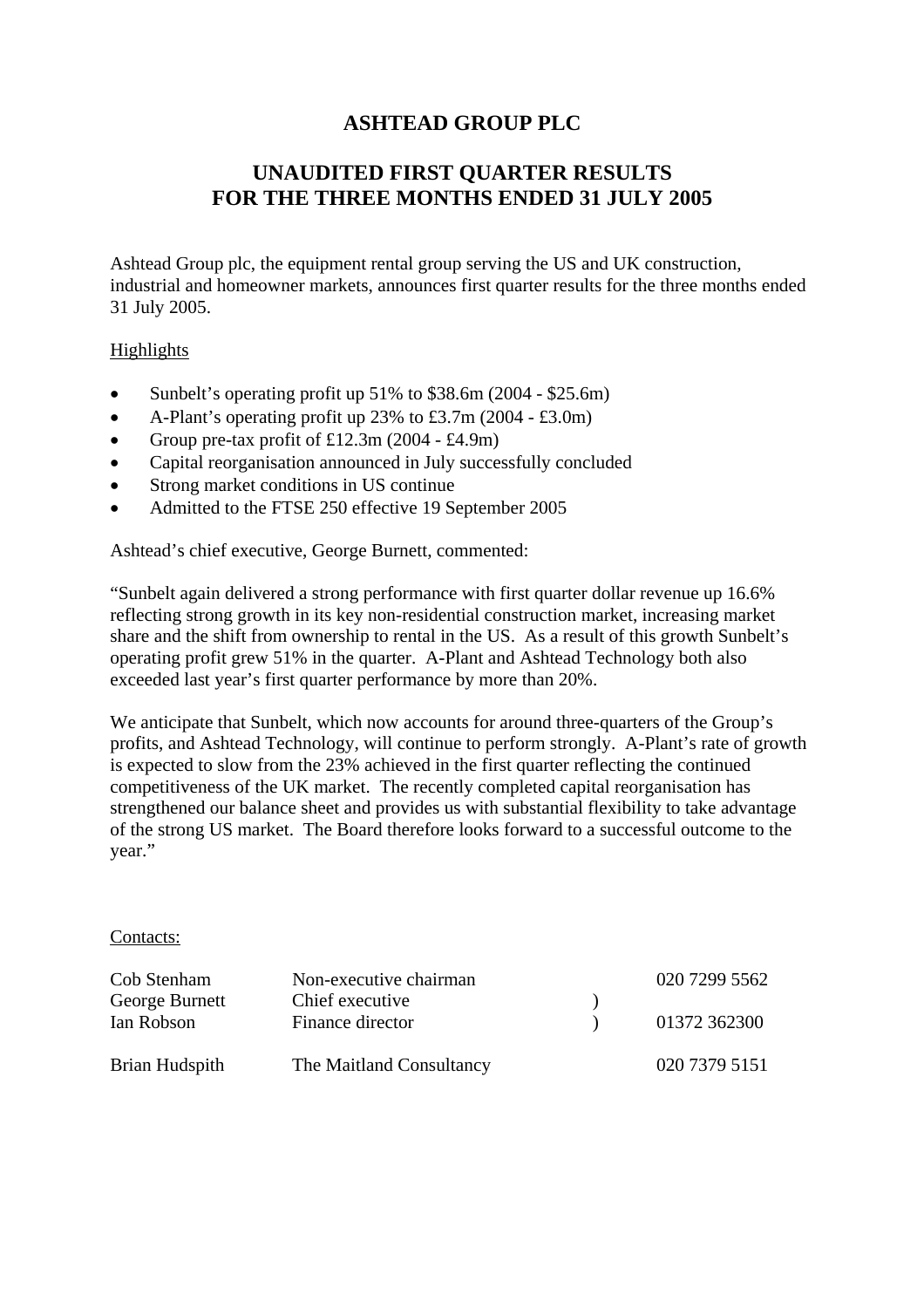## **PRESS RELEASE**

#### **Overview**

The Group performed strongly in the first quarter with revenue up 12.3% to £145.9m and pretax profit of £12.3m, 2.5 times last year's £4.9m. Sunbelt again delivered a good performance with first quarter dollar revenue up 16.6% reflecting strong growth in its key non-residential construction market, increasing market share and the shift from ownership to rental in the US. As a result of this growth Sunbelt's operating profit grew 50.8% in the quarter. A-Plant and Ashtead Technology both also exceeded last year's first quarter performance by more than 20%. The impact of changes in exchange rates in the quarter was insignificant.

Cash tax earnings per share were 3.7p (2004 - 1.5p) and, after the accounting tax charge, basic earnings per share were 2.0p (2004 - 0.4p).

For the first time this quarter the Group is reporting its results under international accounting standards. Full details of the impact of this change on previously reported results for the year ended 30 April 2005 are included in the separate statement available on the Company's website, [www.ashtead-group.com](http://www.ashtead-group.com/) but the overall effect has been generally small.

|                           | Revenue |               | <b>EBITDA</b> |             | Profit |            |
|---------------------------|---------|---------------|---------------|-------------|--------|------------|
|                           | 2005    | 2004          | 2005          | 2004        | 2005   | 2004       |
| Sunbelt in \$m            | 186.8   | 160.2         | <u>69.0</u>   | <u>54.2</u> | 38.6   | 25.6       |
| Sunbelt in £m             | 103.3   | 87.9          | 38.2          | 29.7        | 21.3   | 14.1       |
| A-Plant                   | 38.8    | 39.0          | 12.6          | 12.3        | 3.7    | 3.0        |
| <b>Ashtead Technology</b> | 3.8     | 3.0           | 1.9           | 1.5         | 1.0    | 0.7        |
| Group central costs       |         |               | (1.6)         | (1.8)       | (1.6)  | (1.8)      |
|                           | 145.9   | <u> 129.9</u> | <u>51.1</u>   | <u>41.7</u> | 24.4   | 16.0       |
| Interest                  |         |               |               |             | (12.1) | (11.1)     |
| Profit before tax         |         |               |               |             | 12.3   | <u>4.9</u> |

#### Review of first quarter trading

As a result of the Group's operational gearing the 12.3% revenue increase resulted in a 22.5% increase in EBITDA to £51.1m and an increase of 52.5% in operating profit to £24.4m. These improvements were reflected in the Group's margins. EBITDA margins grew from 32.1% to 35.0% and operating margins rose from 12.3% to 16.7%.

#### *Sunbelt*

Recently published figures show that, in the year to 31 December 2004, the US rental market grew by 10% to approximately \$26.4 billion. During the same period the top ten players, including Sunbelt, grew 8.9% while Sunbelt itself achieved a 14.7% revenue increase. This strong performance has continued in 2005. In the quarter to 31 July 2005 revenue grew 16.6% to \$186.8m reflecting strong growth of approximately 11% in rental rates and a 5% increase in the average fleet size. Utilisation decreased slightly from 70.7% to 70.4%. Revenue growth was broadly based with all regions and all major product areas trading ahead of last year.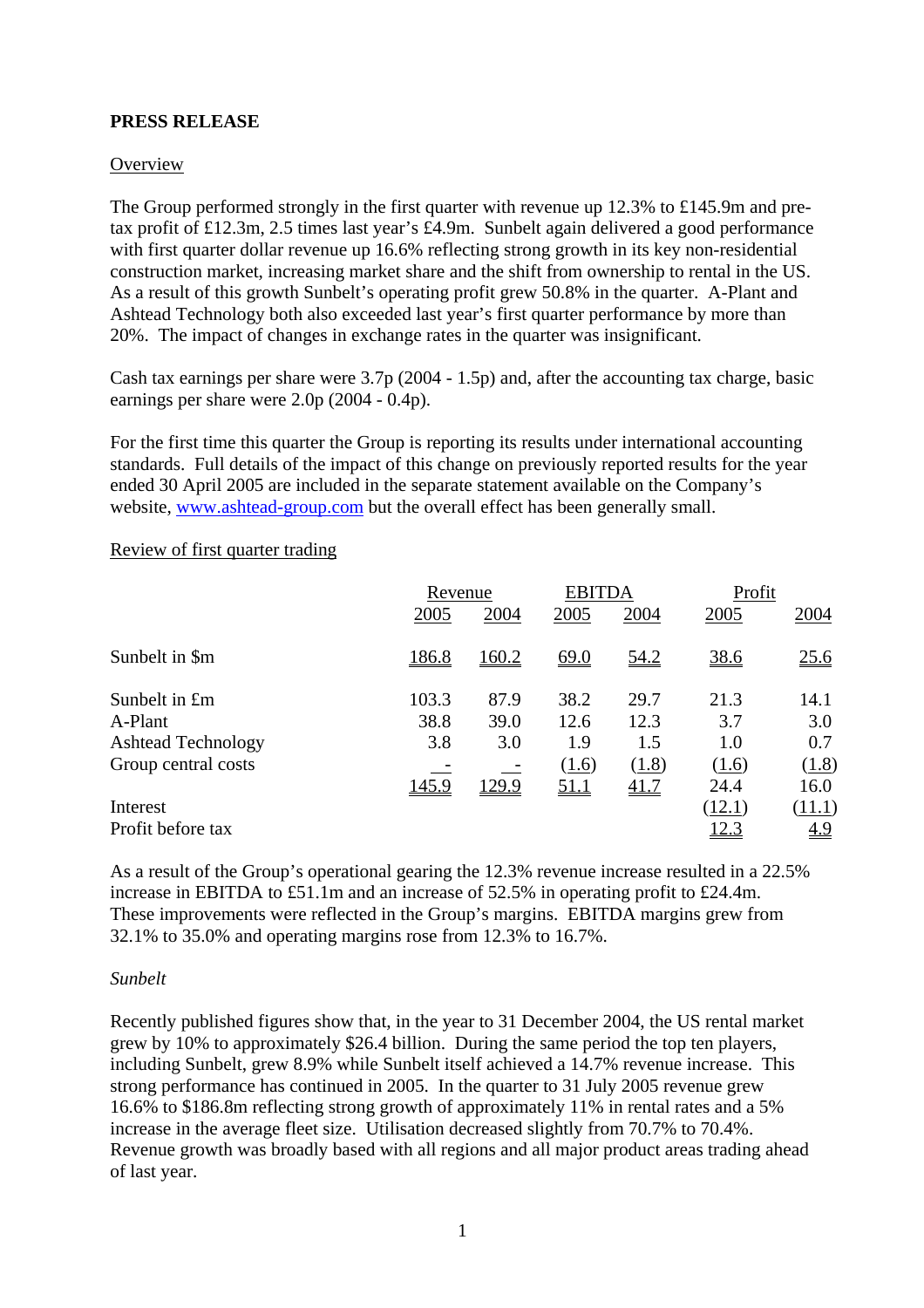Sunbelt's revenue improvement reflected market share gains and growth in non-residential construction activity as well as the continued shift from ownership to rental. Sunbelt's operating profit was up 50.8% in the first quarter from \$25.6m to \$38.6m, representing a margin of 20.7% (2004 - 16.0%).

Sunbelt continued its investment programme to enable it to take advantage of the strong market conditions in the US. \$65m was invested in its rental fleet in the quarter, two new greenfield stores were opened and a further ten rental stores have now been acquired since year-end for a total consideration of approximately \$29m. Sunbelt also disposed of 12 west coast specialist scaffold locations shortly after the quarter end for an estimated consideration of \$24m. The new stores continue Sunbelt's strategy of clustering major markets to ensure that these are covered in depth. These steps are in line with our strategy to focus on growth markets and, based on the last 12 months performance, the net effect of the transactions is EBITDA positive. Additional infill acquisition opportunities remain under consideration but Sunbelt also continues to emphasise organic growth. 14.0% of the total first quarter revenue growth of 16.6% was delivered by stores open throughout both periods.

Since the end of the quarter, Sunbelt has been involved in the clean-up efforts on the US Gulf Coast following hurricane Katrina. Sunbelt's two stores in the immediately affected area experienced only minor damage and none of their staff were hurt. As regards the impact on our revenues of the clean-up and reconstruction work, Sunbelt's pump and power business (16 of Sunbelt's 208 stores) shipped equipment from as far afield as Baltimore and Charlotte into the affected area as it did following 2004's Florida hurricane damage last September and is currently experiencing high utilisation. We anticipate that this will increase pump and power's revenue and that the Mobile general tool store will also experience strong demand during both the immediate clean-up and longer-term reconstruction phase.

#### *A-Plant*

In a continued competitive market, A-Plant's revenue of £38.8m was similar to last year's £39.0m but was achieved from a fleet which on average was approximately 3% smaller than last year. This reflected the year on year effect of last year's downsizing of the business which has now been concluded. The growth in rental rates in the first quarter was approximately 5% whilst average utilisation decreased from 65.6% to 63.6%.

Against this market background, careful management of costs continued and these declined 1.9% year over year mainly reflecting the full year impact of measures taken last year. Although A-Plant's first quarter operating profit grew to £3.7m (2004 - £3.0m), representing a margin of 9.5% (2004 - 7.7%), given the continued competitiveness of the UK market A-Plant is not expected to continue this rate of growth in the second quarter.

Commencing at the start of the quarter, A-Plant launched a programme to reorganise the management of its sales force onto a national basis to improve further the level of service to its many large national and regional customers and to provide easier access for all our customers to the Company's wide range of specialist and general equipment.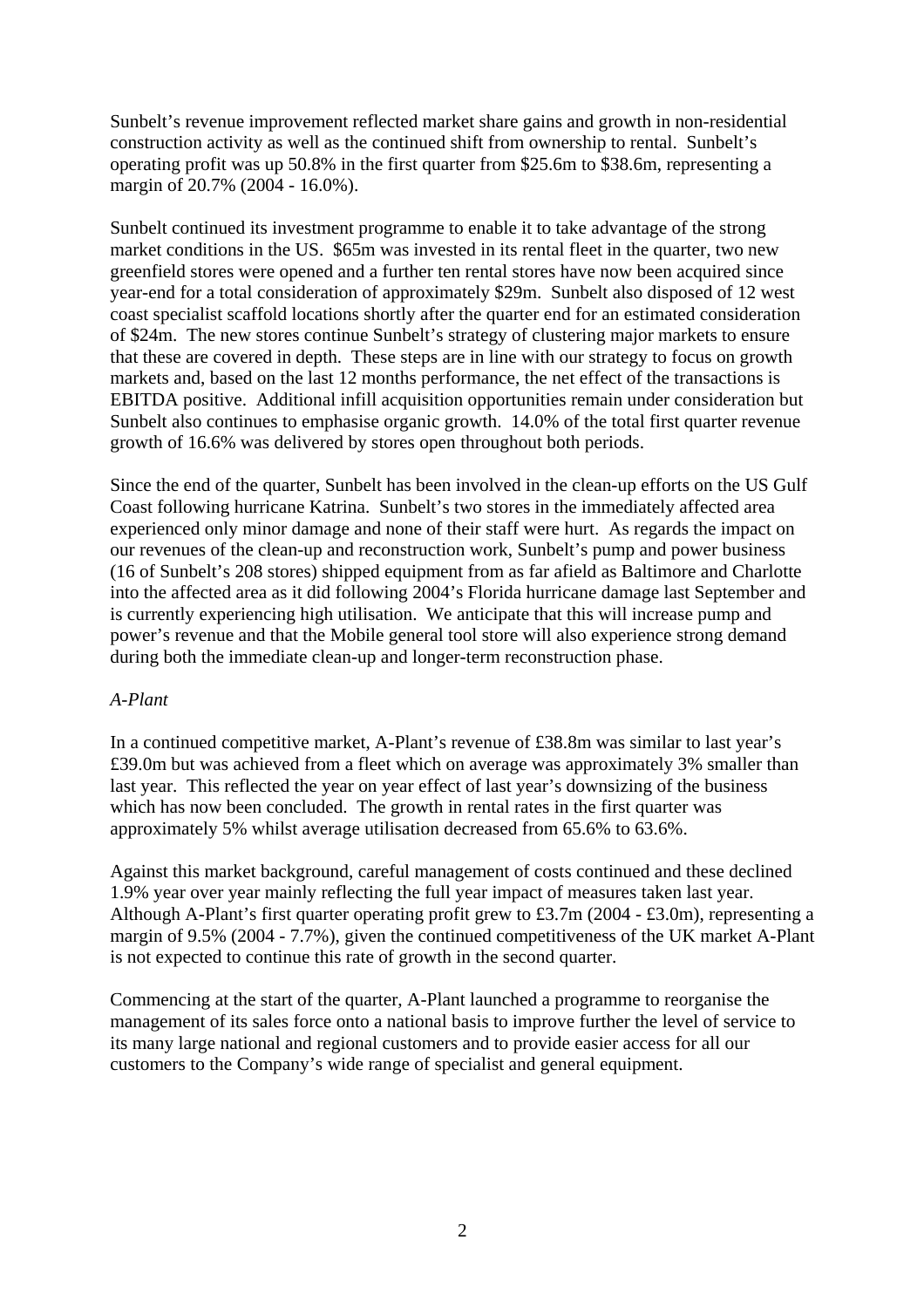#### *Ashtead Technology*

Ashtead Technology's performance continued the trend established in the second half of last year with first quarter revenues up 26.7% from £3.0m to £3.8m and operating profit up 42.9% from £0.7m to £1.0m. This performance reflects the recent increases in investment by the oil majors which is delivering higher offshore exploration and construction activity as well as continued growth in our on-shore environmental business. These trends are expected to continue.

#### Capital expenditure and net debt

Capital expenditure in the three months was £61.5m of which £55.4m was on the rental fleet (2004 - £34.4m in total) with the increased expenditure focussed mainly to enable Sunbelt to take advantage of the improving economic conditions in the US. £28.2m of the fleet expenditure was for growth with the remainder being spent to replace existing equipment. First quarter disposal proceeds were £10.9m (2004 - £7.1m) generating a profit on disposal of £2.2m  $(2004 - \text{£}1.1m)$ .

Net debt at 31 July was £518.5m, an increase of £36.2m since 30 April 2005 reflecting seasonal trends but a reduction of £5.7m since 31 July 2004. At constant exchange rates the increase since year end was £21.5m with debt lowered by £14.1m in the past year.

### Capital reorganisation

The capital reorganisation closed shortly after the quarter end on 3 August and is therefore not reflected in the July balance sheet or in the net debt levels discussed above. In the capital reorganisation the Group raised approximately £70m from the equity placing and open offer as well as \$250m of new second lien 8.625% senior secured notes due 2015. The proceeds of the placing and the debt issue were applied to redeem early, at an approximate 11% discount, the £134m convertible loan note and to redeem £42m of the 12% second priority senior secured loan notes due 2014. After payment of transaction costs, the remaining £26.5m of funds raised were applied to reduce outstandings under our asset based debt facility.

On a pro forma basis, net debt at 31 July adjusted for the effects of the subsequent closing of the capital reorganisation is £467.0m and the ratio of adjusted net debt to trailing twelve months EBITDA is 2.6 times. This compares with a peak ratio of over 4 times at April 2003. Pro forma availability under the asset based facility at 31 July was over £125m (\$220m).

Completion of the capital reorganisation means that the Group's debt facilities are now committed for a weighted average period of approximately 6.5 years and carry a weighted average interest rate of approximately 7.5%. Following the recent strong share price growth and the £70m equity offering, debt now funds just under half the Group's enterprise value.

Following approval by shareholders at the extraordinary general meeting of the Company held on 1 August of the resolution to cancel the amount standing to the credit of the share premium account, High Court of Justice approval of the cancellation was received on 24 August. Accordingly of the total amount cancelled of £163.8m, £93.8m has been credited to a special non-distributable reserve whilst the balance of £70m has been credited to the Company's profit and loss account reserve.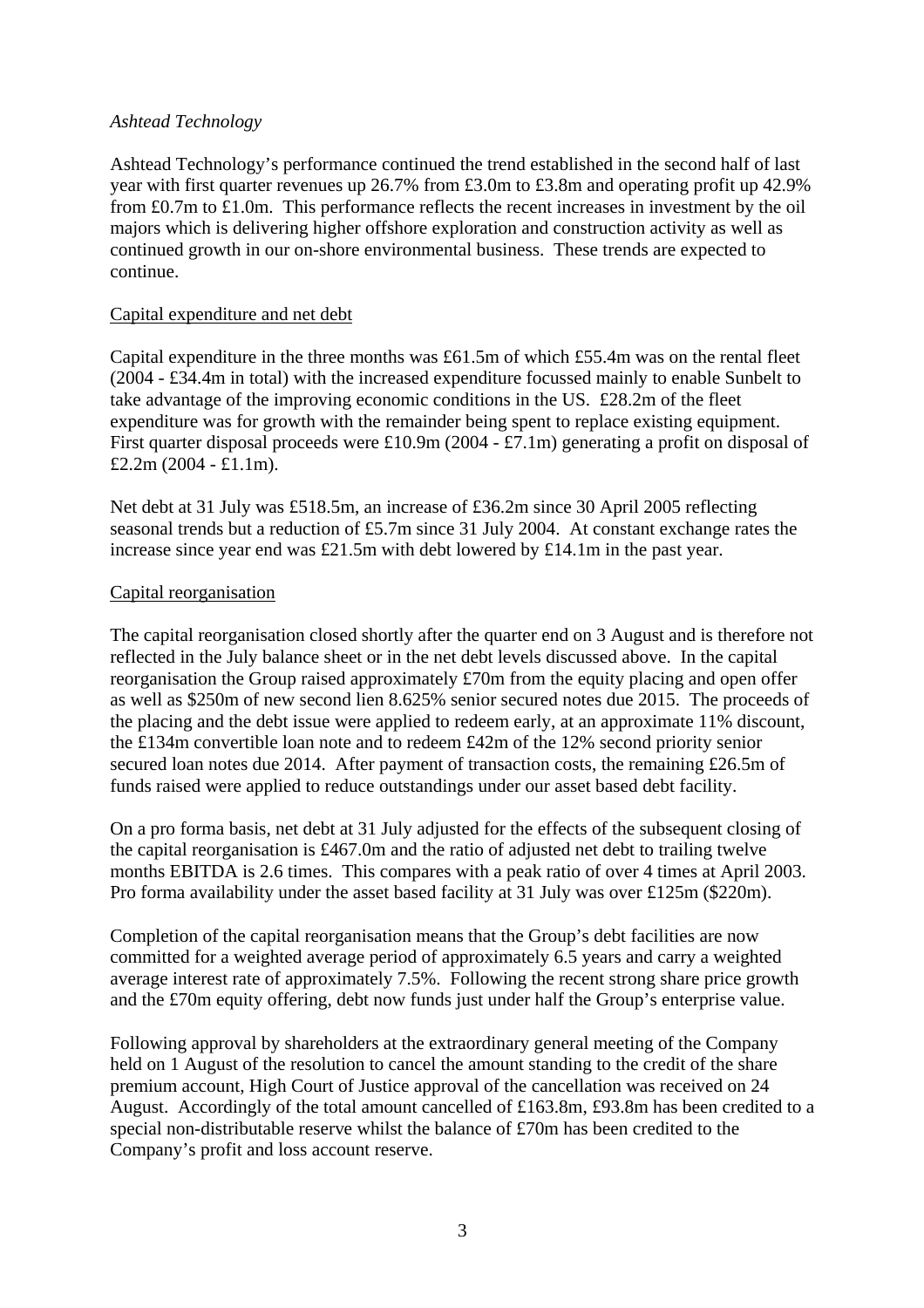This step and the finalisation of the capital reorganisation now mean that the legal formalities necessary for the resumption of dividends in the current financial year have been completed.

## Current trading and outlook

We anticipate that Sunbelt, which now accounts for around three-quarters of the Group's profits, and Ashtead Technology, will continue to perform strongly. A-Plant's rate of growth is expected to slow from the 23% achieved in the first quarter reflecting the continued competitiveness of the UK market. The recently completed capital reorganisation has strengthened our balance sheet and provides us with substantial flexibility to take advantage of the strong US market. The Board therefore looks forward to a successful outcome to the year.

- o0o -

There will be a meeting for equity analysts at the offices of JPMorgan Cazenove at 20 Moorgate at 9.30am this morning and a conference call at 4.00pm this afternoon (11.00am Eastern Standard Time) for debt investors. A simultaneous webcast of the equity analysts presentation will be available through the Company's website, [www.ashtead-group.com](http://www.ashtead-group.com/) and there will also be a recorded playback available from shortly after the call finishes.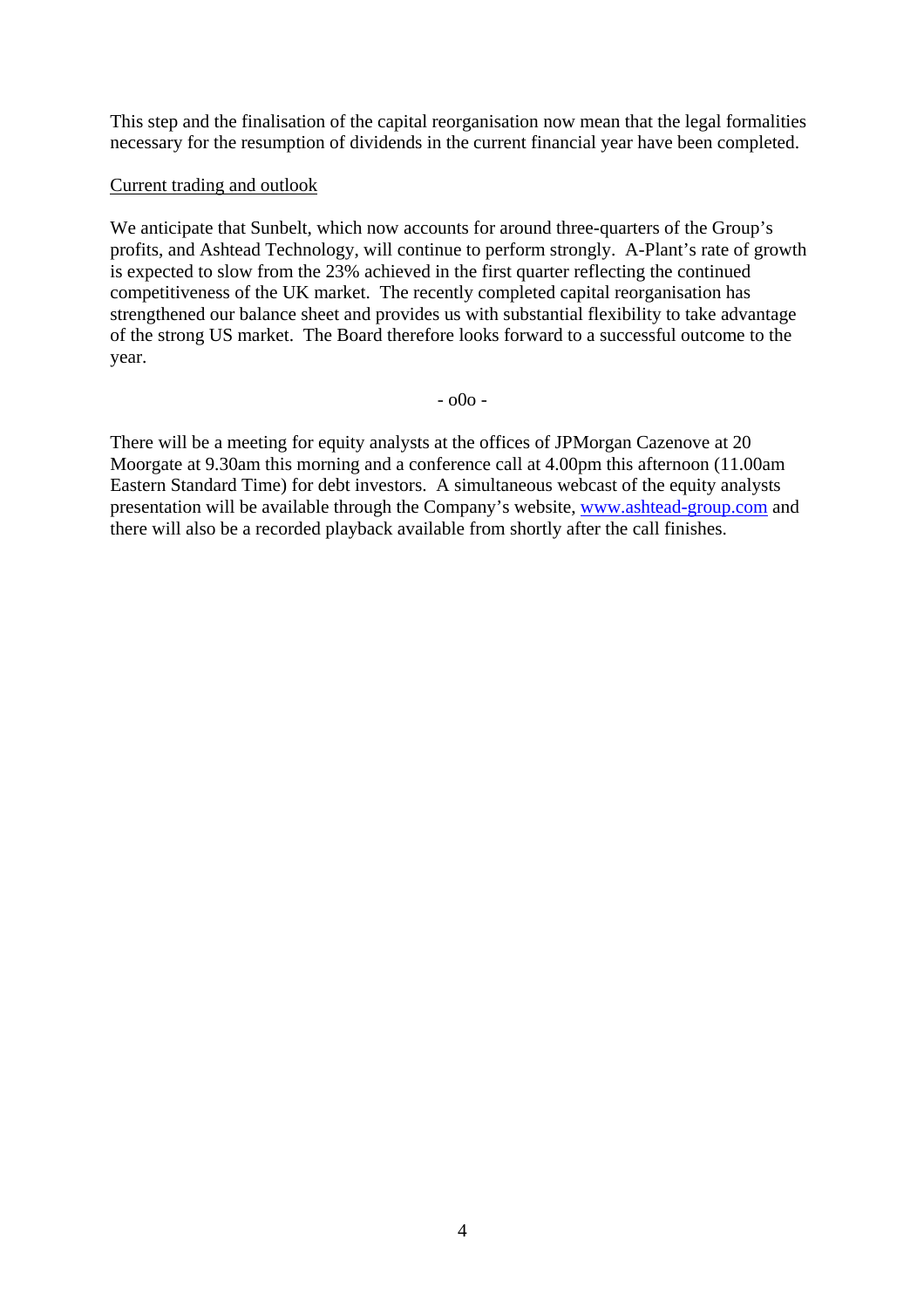## **CONSOLIDATED INCOME STATEMENT**

|                                                           | Unaudited               |             |
|-----------------------------------------------------------|-------------------------|-------------|
|                                                           | Three months to 31 July |             |
|                                                           | 2005                    | 2004        |
|                                                           | $\pounds$ m             | $\pounds$ m |
| <b>Revenue</b>                                            | 145.9                   | 129.9       |
| Staff costs                                               | (47.4)                  | (42.8)      |
| Other operating costs (net)                               | (47.4)                  | (45.4)      |
| EBITDA*                                                   | 51.1                    | 41.7        |
| Depreciation                                              | (26.7)                  | (25.7)      |
| <b>Operating profit</b>                                   | 24.4                    | 16.0        |
| Financing costs                                           | (12.1)                  | (11.1)      |
| <b>Profit before taxation</b>                             | 12.3                    | 4.9         |
| Taxation:                                                 |                         |             |
| - current                                                 | (0.4)                   | (0.1)       |
| - deferred                                                | (5.5)                   | (3.4)       |
|                                                           | (5.9)                   | (3.5)       |
| Profit attributable to equity shareholders of the company | <u>6.4</u>              | <u>1.4</u>  |
| Basic and diluted earnings per share                      | 2.0 <sub>p</sub>        | 0.4p        |

\* EBITDA is presented here as an additional performance measure as it is commonly used by investors and lenders.

All results are from continuing operations.

# **STATEMENT OF RECOGNISED INCOME AND EXPENSE**

|                                                    | $\pounds$ m | $\pounds$ m |
|----------------------------------------------------|-------------|-------------|
| Net profit for the period                          | 6.4         |             |
| Gain on cash flow hedges taken to equity           | 0.8         |             |
| Foreign currency translation differences           | 20.3        | (4.6)       |
| Total recognised income and expense for the period | <u>27.5</u> | <u>3.2)</u> |

# **EQUITY SHAREHOLDERS' FUNDS RECONCILIATION**

|                                                    | $\pounds$ m | $\pounds$ m  |
|----------------------------------------------------|-------------|--------------|
| Total recognised income and expense for the period | 27.5        | (3.2)        |
| Issue of ordinary shares, net of expenses          | 0.3         |              |
| Share incentive plan awards                        | 0.1         | 0.1          |
| Net increase in equity shareholders' funds         | 27.9        | (3.1)        |
| Equity shareholders' funds at 30 April             | 109.9       | 120.5        |
| Equity shareholders' funds at 31 July              | 137.8       | <u>117.4</u> |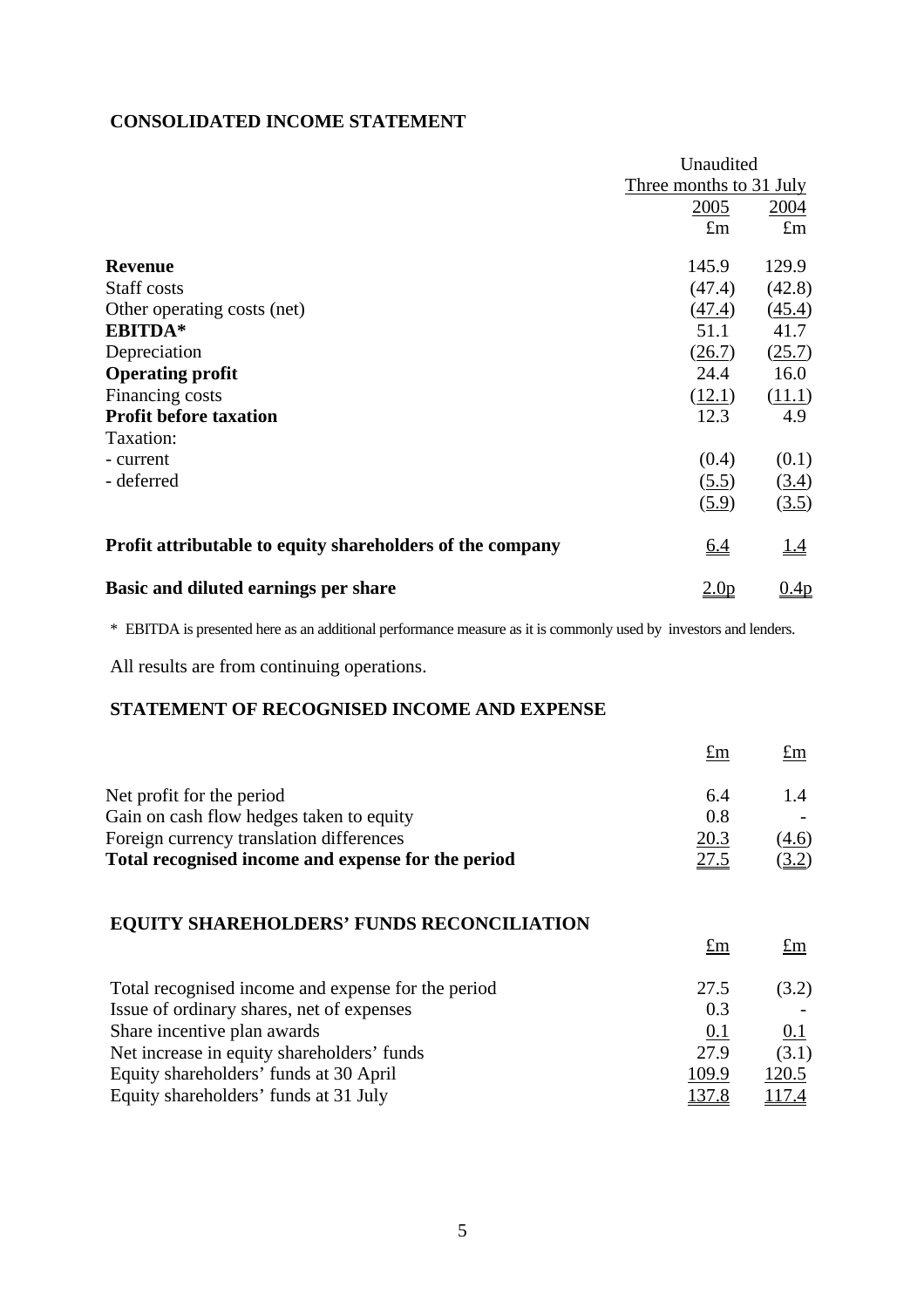# **CONSOLIDATED BALANCE SHEET**

|                                                  | Unaudited           |              | <b>Audited</b> |
|--------------------------------------------------|---------------------|--------------|----------------|
|                                                  | 31 July             |              | 30 April       |
|                                                  | 2005                | <u>2004</u>  | 2005           |
|                                                  | $\pounds$ m         | $\pounds$ m  | $\pounds$ m    |
| <b>Non-current assets</b>                        |                     |              |                |
| Property, plant and equipment                    |                     |              |                |
| - rental equipment                               | 496.2               | 464.7        | 452.9          |
| - other assets                                   | 88.9                | 84.2         | 84.2           |
|                                                  | 585.1               | 548.9        | 537.1          |
| Intangible assets $-$ goodwill                   | 127.8               | <u>123.9</u> | 118.2          |
|                                                  | 712.9               | 672.8        | 655.3          |
| <b>Current assets</b>                            |                     |              |                |
| Inventory                                        | 14.9                | 15.7         | 13.8           |
| Trade and other receivables                      | 103.1               | 96.9         | 91.9           |
| Cash and cash equivalents                        | 1.2                 | 11.6         | <u>2.1</u>     |
|                                                  | <u>119.2</u>        | 124.2        | 107.8          |
| Non-current assets held for sale                 | 9.5                 |              |                |
| <b>Total assets</b>                              | <u>841.6</u>        | <u>797.0</u> | 763.1          |
| <b>Current liabilities</b>                       |                     |              |                |
|                                                  | 100.2               | 80.2         | 95.0           |
| Trade and other payables                         | 13.2                | 22.0         | 12.2           |
| Debt due in less than one year                   |                     |              |                |
| Provisions                                       | 8.5                 | <u>5.4</u>   | <u>7.1</u>     |
|                                                  | 121.9               | 107.6        | 114.3          |
| <b>Non-current liabilities</b>                   |                     |              |                |
| Other payables                                   | 7.9                 | 9.5          | 7.9            |
| Debt due in more than one year                   | 506.5               | 513.8        | 472.2          |
| Provisions                                       | 8.1                 | 9.6          | 7.9            |
| Defined benefit pension fund deficit             | 16.1                | 12.8         | 16.2           |
| Deferred taxation                                | 43.3                | 26.3         | 34.7           |
|                                                  | 581.9               | 572.0        | 538.9          |
| <b>Total liabilities</b>                         | <u>703.8</u>        | 679.6        | 653.2          |
| <b>Equity shareholders' funds</b>                |                     |              |                |
| Share capital                                    | 32.7                | 32.6         | 32.6           |
| Share premium account                            | 101.0               | 100.7        | 100.8          |
| Equity element of convertible loan note          | 24.3                | 24.3         | 24.3           |
| Own shares held by ESOT                          | (1.6)               | (1.6)        | (1.6)          |
| <b>Translation reserve</b>                       | (12.3)              | (21.2)       | (32.6)         |
| Retained earnings                                | $\underline{(6.3)}$ | (17.4)       | (13.6)         |
| <b>Total equity shareholders' funds</b>          | <u>137.8</u>        | 117.4        | 109.9          |
| Total liabilities and equity shareholders' funds | 841.6               | <u>797.0</u> | <u>763.1</u>   |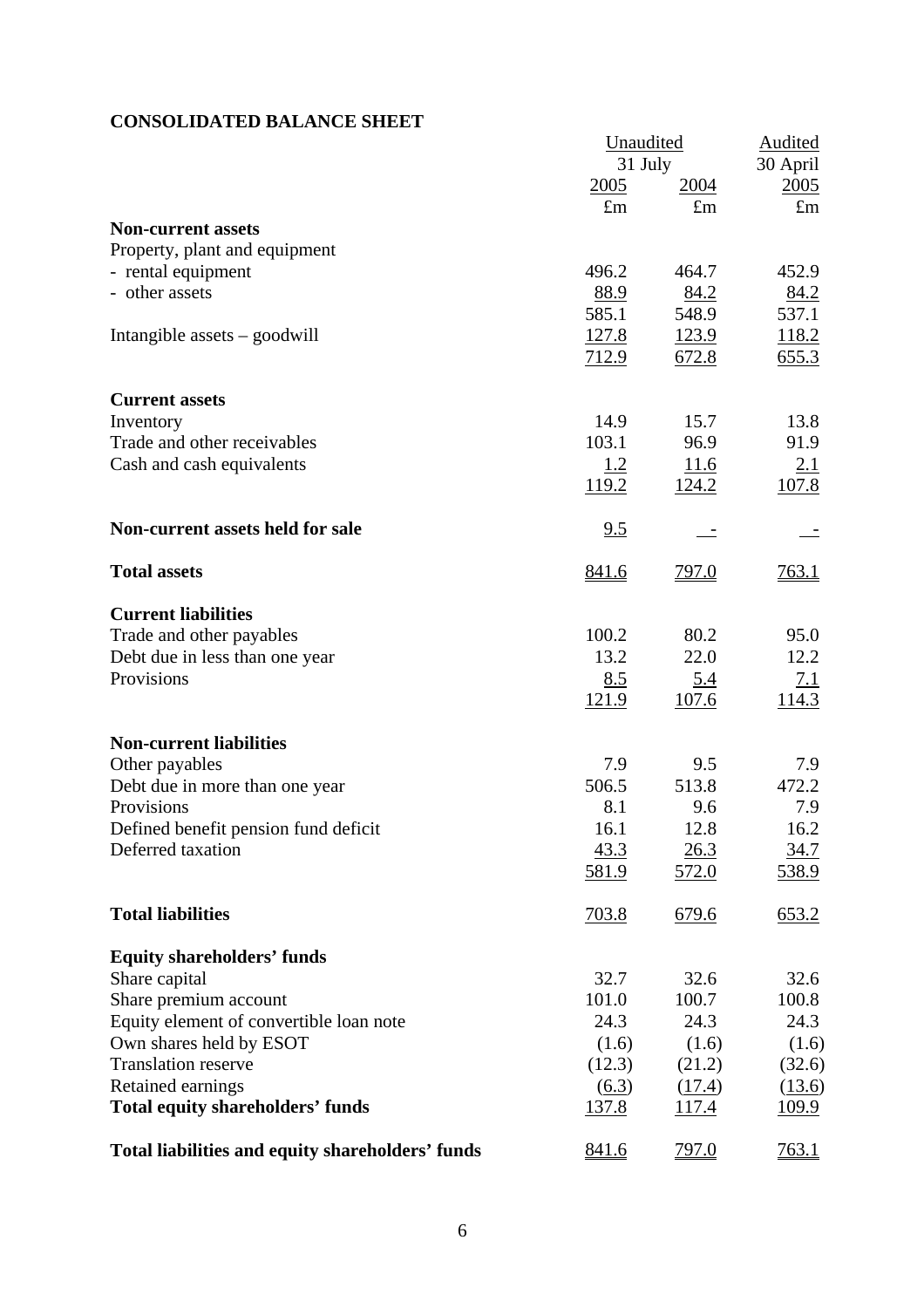# **CONSOLIDATED CASH FLOW STATEMENT**

|                                                           | Unaudited               |              |
|-----------------------------------------------------------|-------------------------|--------------|
|                                                           | Three months to 31 July |              |
|                                                           | 2005                    | 2004         |
|                                                           | $\mathbf{f}_{\text{m}}$ | $\pounds$ m  |
| <b>Cash flows from operating activities</b>               |                         |              |
| Cash generated from operations before non-recurring items | 38.3                    | 32.7         |
| Non-recurring items                                       |                         | (3.7)        |
| Cash generated from operations                            | 38.3                    | 29.0         |
| Financing costs paid                                      | (11.2)                  | (2.4)        |
| Tax paid                                                  | (0.1)                   | (0.3)        |
| Net cash from operating activities                        | 27.0                    | 26.3         |
| <b>Cash flows from investing activities</b>               |                         |              |
| Acquisitions                                              | (2.0)                   |              |
| Purchase of property, plant and equipment                 | (51.8)                  | (27.3)       |
| Proceeds on disposal of property, plant and equipment     | 10.8                    | 7.1          |
| Net cash used in investing activities                     | (43.0)                  | (20.2)       |
| <b>Cash flows from financing activities</b>               |                         |              |
| Drawdown of loans                                         | 27.7                    | 3.4          |
| Redemption of loans                                       | (9.6)                   | (3.2)        |
| Capital element of finance lease payments                 | (3.3)                   | (4.4)        |
| Proceeds from issue of ordinary shares                    | 0.3                     |              |
| Net cash from/(used) in financing activities              | 15.1                    | (4.2)        |
| (Decrease)/increase in cash and cash equivalents          | (0.9)                   | 1.9          |
| Cash and cash equivalents at 1 May                        | 2.1                     | 9.9          |
| Effect of exchange rate changes                           |                         | (0.2)        |
| Cash and cash equivalents at 31 July                      | 1.2                     | <u> 11.6</u> |
|                                                           |                         |              |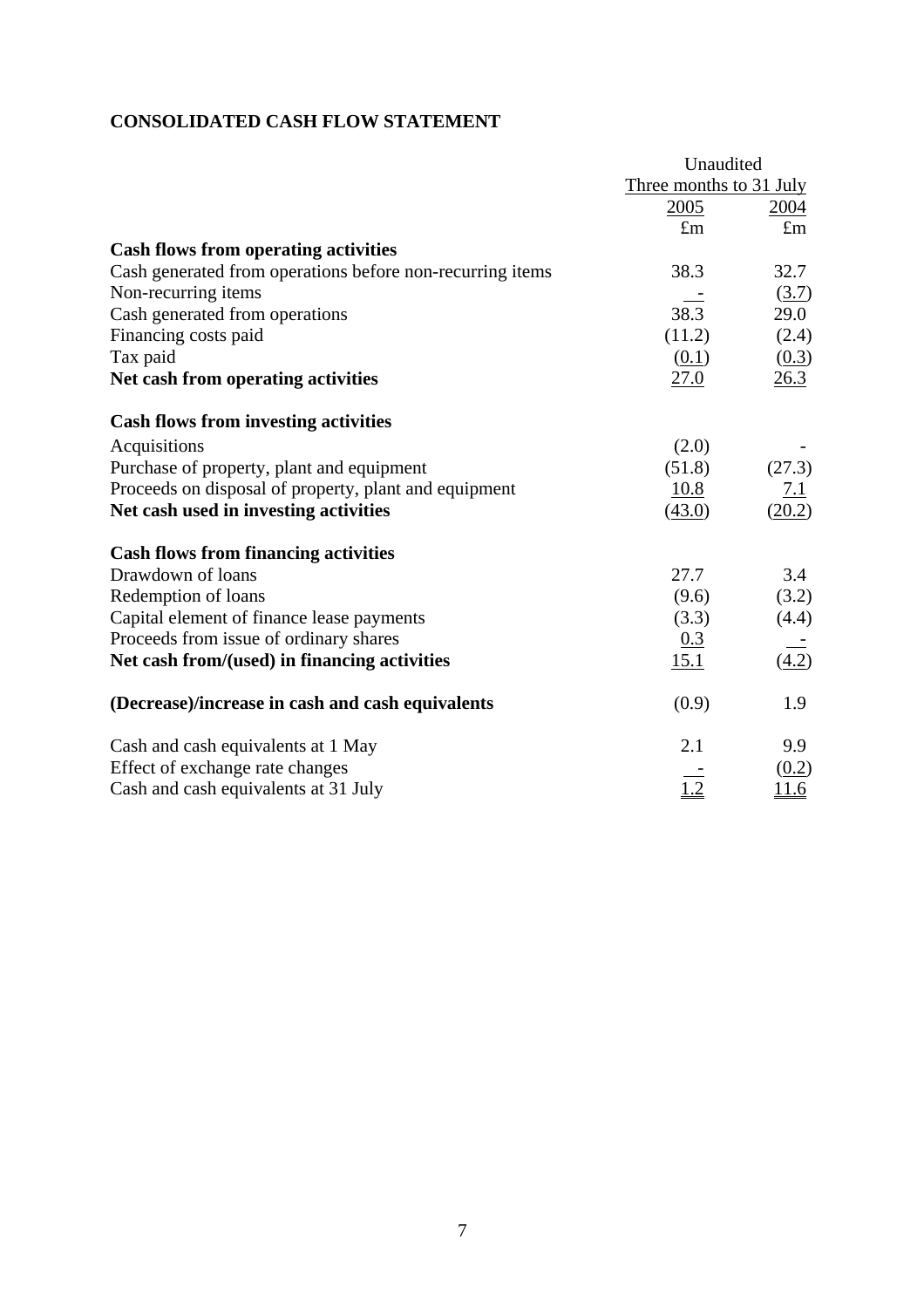# **NOTES TO THE FINANCIAL STATEMENTS**

### 1. Basis of preparation

The financial statements for the three months ended 31 July 2005 were approved by the directors on 19 September 2005.

They have been prepared in accordance with relevant International Accounting Standards and the accounting policies set out in the document entitled "Impact of adoption of International Accounting Standards and restatement of previously reported financial information" published on 20 September 2005 on the Company's website at [www.ashtead-group.com.](http://www.ashtead-group.com/) They are unaudited and do not constitute statutory accounts within the meaning of Section 240 of the Companies Act 1985.

The statutory accounts for the year ended 30 April 2005 were prepared in accordance with UK accounting standards and have been mailed to shareholders and filed with the Registrar of Companies. The auditors' report on those accounts was unqualified and did not contain a statement under section 237 of the Companies Act 1985.

The exchange rates used in respect of the US dollar are:

|                                       | 2005   | <u>2004</u> |
|---------------------------------------|--------|-------------|
| Average for the quarter ended 31 July | 1.8085 | 1.8218      |
| Period end rate                       | 1.7606 | 1.8184      |

2. Segmental analysis

|                         |             | Operating   | Capital            | <b>Net</b>  |
|-------------------------|-------------|-------------|--------------------|-------------|
| Three months to 31 July | Revenue     | profit      | expenditure        | assets      |
|                         | $\pounds$ m | $\pounds$ m | $\pounds$ m        | $\pounds$ m |
| 2005                    |             |             |                    |             |
| <b>Sunbelt Rentals</b>  | 103.3       | 21.3        | 42.3               | 518.6       |
| A-Plant                 | 38.8        | 3.7         | 17.5               | 194.3       |
| Technology              | 3.8         | 1.0         | 1.7                | 13.2        |
| Corporate costs         |             | (1.6)       |                    | (10.4)      |
| Central items*          |             |             |                    | (577.9)     |
|                         | 145.9       | 24.4        | $\underline{61.5}$ | 137.8       |
| 2004                    |             |             |                    |             |
| <b>Sunbelt Rentals</b>  | 87.9        | 14.1        | 19.9               | 478.9       |
| A-Plant                 | 39.0        | 3.0         | 13.0               | 204.6       |
| Technology              | 3.0         | 0.7         | 1.5                | 10.9        |
| Corporate costs         |             | (1.8)       |                    | (13.7)      |
| Central items*          |             |             |                    | (563.3)     |
|                         | 129.9       | 16.0        | 34.4               | 117.4       |

\* Net borrowings, the provision for the defined benefit pension fund deficit and deferred taxation.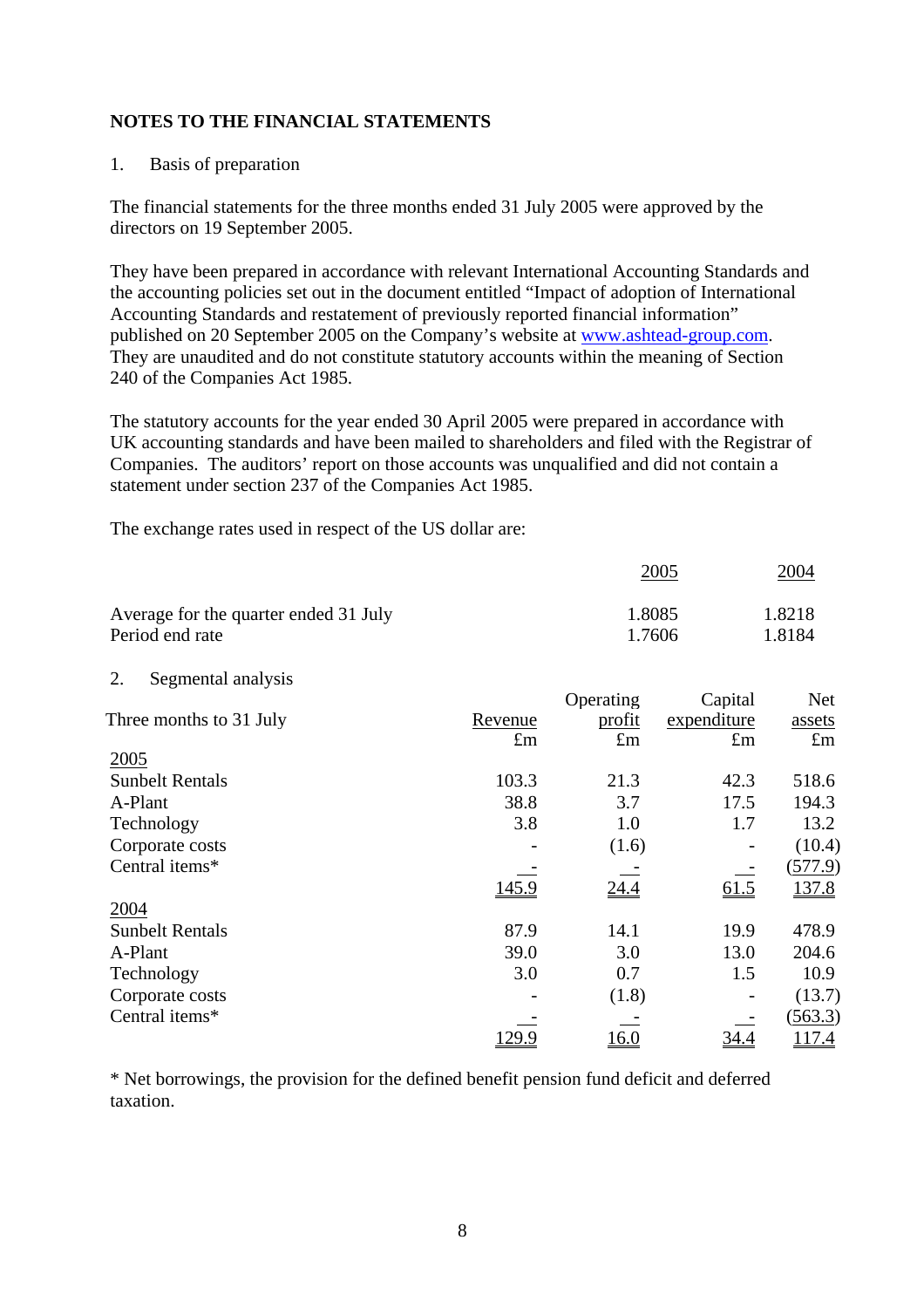# **NOTES TO THE FINANCIAL STATEMENTS**

#### 3. Operating costs

|                                          | Three months to 31 July |             |
|------------------------------------------|-------------------------|-------------|
|                                          | 2005                    | 2004        |
|                                          | $\pounds$ m             | $\pounds$ m |
| Staff costs:                             |                         |             |
| <b>Salaries</b>                          | 43.0                    | 38.3        |
| Social security costs                    | 3.6                     | 3.5         |
| Other pension costs                      | 0.8                     | 1.0         |
|                                          | 47.4                    | 42.8        |
| Other costs (net):                       |                         |             |
| Vehicle costs                            | 11.4                    | 10.3        |
| Spares, consumables and external repairs | 10.1                    | 9.9         |
| <b>Facilities</b> costs                  | 7.2                     | 7.0         |
| Other external charges                   | 20.9                    | 19.3        |
| Profit on disposal of fixed assets       | (2.2)                   | (1.1)       |
|                                          | 47.4                    | 45.4        |
| Depreciation                             | 26.7                    | 25.7        |
|                                          | 121.5                   | 13.9        |

#### 4. Financing costs

|                                                             | Three months to 31 July |             |
|-------------------------------------------------------------|-------------------------|-------------|
|                                                             | 2005                    | 2004        |
|                                                             | $\pounds$ m             | $\pounds$ m |
| Bank interest payable                                       | 3.6                     | 3.1         |
| Funding cost on trade debtors' securitisation               |                         | 0.9         |
| Interest on second priority senior secured notes            | 3.6                     | 3.6         |
| Interest on 5.25% unsecured convertible loan note, due 2008 | 1.9                     | 1.9         |
| Interest payable on finance leases                          | 0.5                     | 0.5         |
| Other                                                       | 2.5                     | 1.1         |
|                                                             |                         |             |

5. Taxation

The effective rate of tax for the three months ended 31 July 2005 is nil% (2004 - nil%) in the UK and 39.3% (2004 - 40.4%) in the US. The tax charge for the period has been calculated applying the directors' best estimate of the annual tax rate in each jurisdiction in which the Group operates to the relevant proportion of the profit before tax for the period.

#### 6. Earnings per share

Basic and diluted earnings per share for the three months ended 31 July 2005 have been calculated based on the profit for the relevant period and on the weighted average number of ordinary shares in issue during that period which excludes the 2,723,461 shares held by the ESOT in respect of which dividends have been waived. Diluted earnings per share is computed using the result for the relevant period and the diluted number of shares (ignoring any potential issue of ordinary shares which would be anti-dilutive). These are calculated as follows: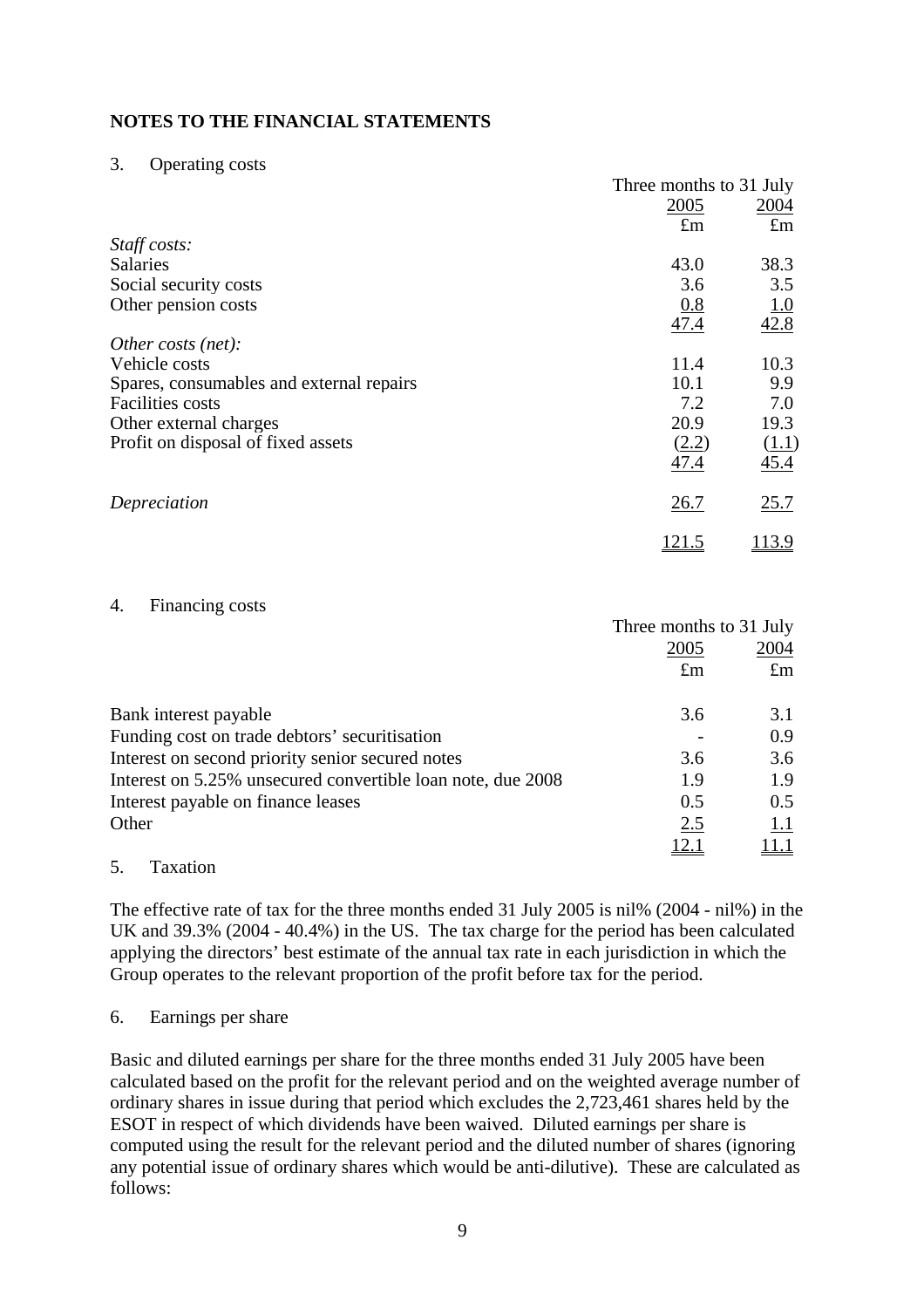# **NOTES TO THE FINANCIAL STATEMENTS** (continued)

6 Earnings per share (continued)

|                                                            | Three months to 31 July<br>2005 | 2004                  |
|------------------------------------------------------------|---------------------------------|-----------------------|
| Profit for the financial period $(fm)$                     | <u>6.4</u>                      | <u>1.4</u>            |
| Weighted average number of shares (m) - basic<br>- diluted | <u>323.5</u><br>327.4           | <u>322.9</u><br>323.9 |
| Basic/diluted earnings per share (p)                       |                                 | <u>.4p</u>            |

Cash tax earnings per share (defined in any period as the earnings before deferred taxation for that period divided by the weighted average number of shares in issue in that period) may be reconciled to the basic earnings per share as follows:

|                             |                  | Three months to 31 July |  |  |
|-----------------------------|------------------|-------------------------|--|--|
|                             | 2005             | 2004                    |  |  |
| Basic earnings per share    | 2.0 <sub>p</sub> | 0.4p                    |  |  |
| Deferred tax                | 1.7p             | 1.1p                    |  |  |
| Cash tax earnings per share | 3.7p             | 1.5p                    |  |  |

7. Tangible fixed assets

|                      | 2005        |             | 2004        |             |
|----------------------|-------------|-------------|-------------|-------------|
|                      | Rental      |             | Rental      |             |
| Net book value       | equipment   | Total       | equipment   | Total       |
|                      | $\pounds$ m | $\pounds$ m | $\pounds$ m | $\pounds$ m |
| At 1 May             | 452.9       | 537.1       | 469.7       | 554.9       |
| Exchange difference  | 25.8        | 29.4        | (7.9)       | (8.7)       |
| <b>Additions</b>     | 55.4        | 61.5        | 30.3        | 34.4        |
| Acquisitions         | 2.0         | 2.0         |             |             |
| Assets held for sale | (9.1)       | (9.5)       |             |             |
| Disposals            | (8.1)       | (8.7)       | (5.6)       | (6.0)       |
| Depreciation         | (22.7)      | (26.7)      | (21.8)      | (25.7)      |
| At 31 July           | 496.2       | 585.1       | 464.7       | 548.9       |
|                      |             |             |             |             |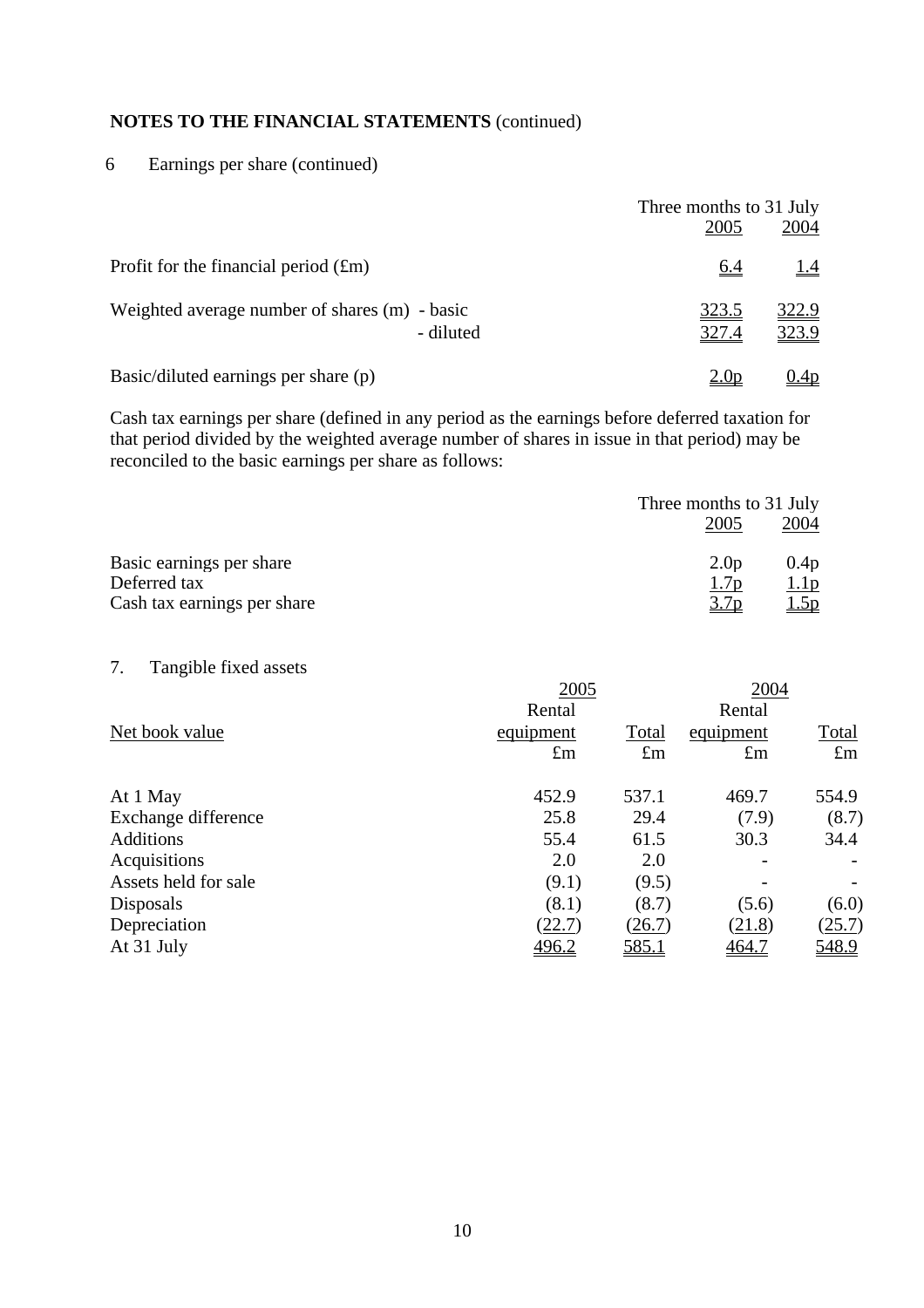# **NOTES TO THE FINANCIAL STATEMENTS** (continued)

| 8.<br>Notes to cash flow statement                  |             |             |             |                         |              |
|-----------------------------------------------------|-------------|-------------|-------------|-------------------------|--------------|
|                                                     |             |             |             | Three months to 31 July |              |
|                                                     |             |             |             | 2005                    | <u>2004</u>  |
|                                                     |             |             |             | $\pounds$ m             | $\pounds$ m  |
| a) Cash flow from operating activities              |             |             |             |                         |              |
| Operating profit                                    |             |             |             | 24.4                    | 16.0         |
| Depreciation                                        |             |             |             | 26.7                    | 25.7         |
| <b>EBITDA</b>                                       |             |             |             | 51.1                    | 41.7         |
| Profit on disposal of property, plant and equipment |             |             |             | (2.2)                   | (1.1)        |
| Increase in inventories                             |             |             |             | (0.1)                   | (0.9)        |
| Increase in trade and other receivables             |             |             |             | (6.0)                   | (4.1)        |
| Decrease in trade and other payables                |             |             |             | (4.4)                   | (3.3)        |
| <b>Exchange differences</b>                         |             |             |             | (0.3)                   | $0.4\,$      |
| Other non-cash movements                            |             |             |             | 0.2                     |              |
| Cash generated from operations                      |             |             |             | 38.3                    | 32.7         |
| b) Reconciliation to net debt                       |             |             |             |                         |              |
| Decrease/(increase) in cash in the period           |             |             |             | 0.9                     | (1.9)        |
| Increase/(decrease) in debt through cash flow       |             |             |             | 14.8                    | (4.2)        |
| Change in net debt from cash flows                  |             |             |             | 15.7                    | (6.1)        |
| Exchange difference                                 |             |             |             | 16.9                    | (5.7)        |
| Non cash movements:                                 |             |             |             |                         |              |
| - amortisation of deferred costs of debt raising    |             |             |             | 0.7                     | 0.1          |
| - convertible loan note interest                    |             |             |             | 1.1                     | 0.9          |
| - capital element of new finance leases             |             |             |             | <u>1.8</u>              | 2.8          |
| Movement in net debt in the period                  |             |             |             | 36.2                    | (8.0)        |
| Opening bank debt                                   |             |             |             | 482.3                   | 532.2        |
| Closing debt                                        |             |             |             | <u>518.5</u>            | <u>524.2</u> |
| c) Analysis of net debt                             | 1 May       | Exchange    | Cash        | Non-cash                | 31 July      |
|                                                     | 2005        | movement    | flow        | movements               | 2005         |
|                                                     | $\pounds$ m | $\pounds$ m | $\pounds$ m | $\pounds$ m             | $\pounds$ m  |
| Cash                                                | (2.1)       |             | 0.9         |                         | (1.2)        |
| Debt due within 1 year                              | 12.2        | 0.8         | (3.3)       | 3.5                     | 13.2         |
| Debt due after 1 year                               | 472.2       | 16.1        | <u>18.1</u> | 0.1                     | <u>506.5</u> |
| Total net debt                                      | 482.3       | 16.9        | 15.7        | 3.6                     | 518.5        |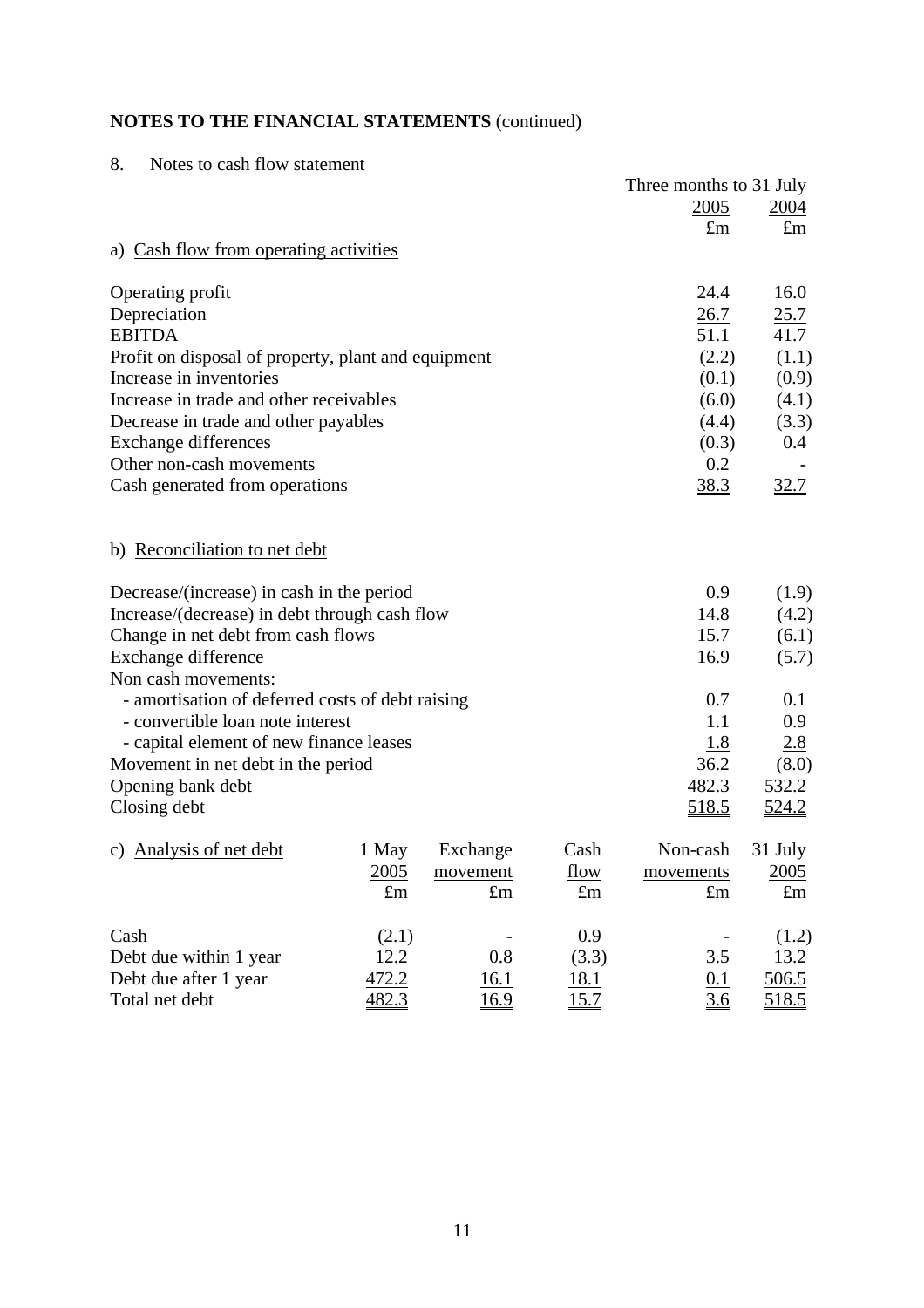## **OPERATING AND FINANCIAL REVIEW**

### **First quarter (to 31 July) results compared with prior year**

**Overview** 

|                               | 2005        | 2004          |
|-------------------------------|-------------|---------------|
|                               | $\pounds$ m | $\pounds$ m   |
| Revenue                       | 145.9       | 129.9         |
| Staff costs                   | (47.4)      | (42.8)        |
| Other operating costs (net)   | (47.4)      | (45.4)        |
| <b>EBITDA</b>                 | 51.1        | 41.7          |
| Depreciation                  | (26.7)      | (25.7)        |
| <b>Operating profit</b>       | 24.4        | 16.0          |
| Financing costs               | (12.1)      | <u>(11.1)</u> |
| <b>Profit before taxation</b> | 12.3        | 4.9           |
| Taxation:                     |             |               |
| - current                     | (0.4)       | (0.1)         |
| - deferred                    | (5.5)       | (3.4)         |
|                               | (5.9)       | (3.5)         |
| <b>Profit for the quarter</b> | <u>6.4</u>  | <u>14</u>     |

\* EBITDA is presented here as an additional performance measure as it is commonly used by investors and lenders.

First quarter revenue increased 11.7% at constant 2005 exchange rates to £145.9m and by 12.3% at actual rates. EBITDA grew by 21.6% at constant exchange rates to £51.1m and by 22.5% at actual rates. Operating profit of £24.4m in the quarter increased 50.8% at constant 2005 exchange rates and 52.5% from £16.0m in 2004 at actual rates. EBITDA margins grew from 32.1% to 35.0% and operating margins rose from 12.3% to 16.7%.

#### Divisional performance

Divisional results are summarised below:

|                           |       | Revenue |             | <b>EBITDA</b> | Operating profit |             |
|---------------------------|-------|---------|-------------|---------------|------------------|-------------|
|                           | 2005  | 2004    | 2005        | 2004          | 2005             | 2004        |
| Sunbelt in \$m            | 186.8 | 160.2   | <u>69.0</u> | <u>54.2</u>   | 38.6             | <u>25.6</u> |
| Sunbelt in £m             | 103.3 | 87.9    | 38.2        | 29.7          | 21.3             | 14.1        |
| A-Plant                   | 38.8  | 39.0    | 12.6        | 12.3          | 3.7              | 3.0         |
| <b>Ashtead Technology</b> | 3.8   | 3.0     | 1.9         | 1.5           | 1.0              | 0.7         |
| Group central costs       |       |         | (1.6)       | (1.8)         | (1.6)            | (1.8)       |
|                           | 145.9 | 129.9   | <u>51.1</u> | <u>41.7</u>   | <u> 24.4</u>     | <u>16.0</u> |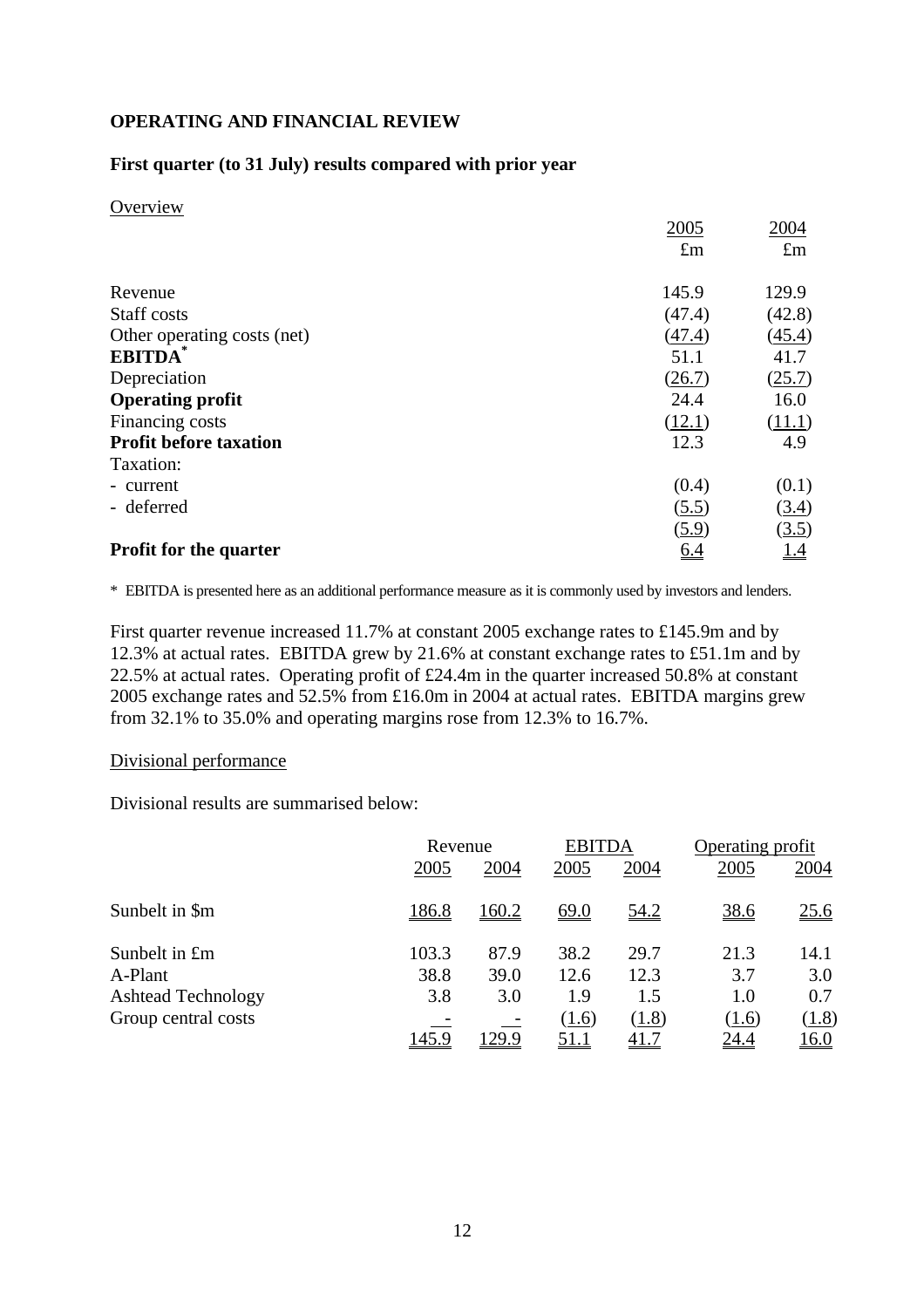## *Sunbelt*

Revenue increased 16.6% to \$186.8m reflecting strong growth of approximately 11% in rental rates and a 5% increase in the average fleet size. Utilisation decreased slightly from 70.7% to 70.4%. Revenue growth was broadly based with all regions and all major product areas trading ahead of last year. Sunbelt's revenue improvement reflected market share gains and growth in non-residential construction activity as well as the continued shift from ownership to rental.

Costs (excluding depreciation) rose 11.1% to \$117.8m in 2005. This reflected principally increased headcount, higher commissions and profit share payments to staff as a result of the increased activity levels and increased fuel costs for Sunbelt's delivery fleet. As a result, EBITDA grew 27.3% to \$69.0m and the EBITDA margin for the quarter improved to 36.9% from 33.8% in 2004. Sunbelt's operating profit increased 50.8% to \$38.6m representing a margin of 20.7% (2004 - 16.0%). Sunbelt's results in sterling reflected the factors discussed above and the slightly stronger US dollar.

### *A-Plant*

First quarter revenue was similar to last year at £38.8m, reflecting improved rental rates (up approximately 5%), a fleet size which was approximately 3% smaller than in the equivalent period a year ago whilst utilisation decreased from 65.6% to 63.6%. Against this market background, strong management of costs (excluding depreciation) continued and these declined 1.9% year over year mainly reflecting the full year impact of cost reduction measures taken last year. As a result EBITDA increased 2.4% to £12.6m and the EBITDA margin increased from 31.5% to 32.5% in 2005. A-Plant's operating profit increased 23.3% to £3.7m representing a margin of 9.5% (2004 - 7.7%).

#### *Ashtead Technology*

Ashtead Technology's performance continued the trend established in the second half of last year with first quarter revenues up 26.7% to £3.8m at actual and constant exchange rates. Ashtead Technology's operating profit of £1.0m increased from £0.7m in 2004 at both actual and constant exchange rates. These results reflected recent increases in investment by the oil majors which is delivering higher offshore exploration and construction activity as well as continued growth in our on-shore environmental business. These trends are expected to continue.

#### Financing costs

Financing costs increased to £12.1m from £11.1m in 2004 reflecting marginally lower average debt levels but higher average interest rates following the recent rises in US dollar interest rates.

# Taxation

The tax charge for the quarter of £5.9m (2004 - £3.5m) comprised a charge for current tax of £0.4m and a charge for deferred tax of £5.5m. The Group remains in a tax loss position in the UK for which it is unable to take benefit through its deferred tax charge and, accordingly, the deferred tax charge reflects only a charge on US profits which accounts for the high reported effective tax rate. Cash tax payments remain low.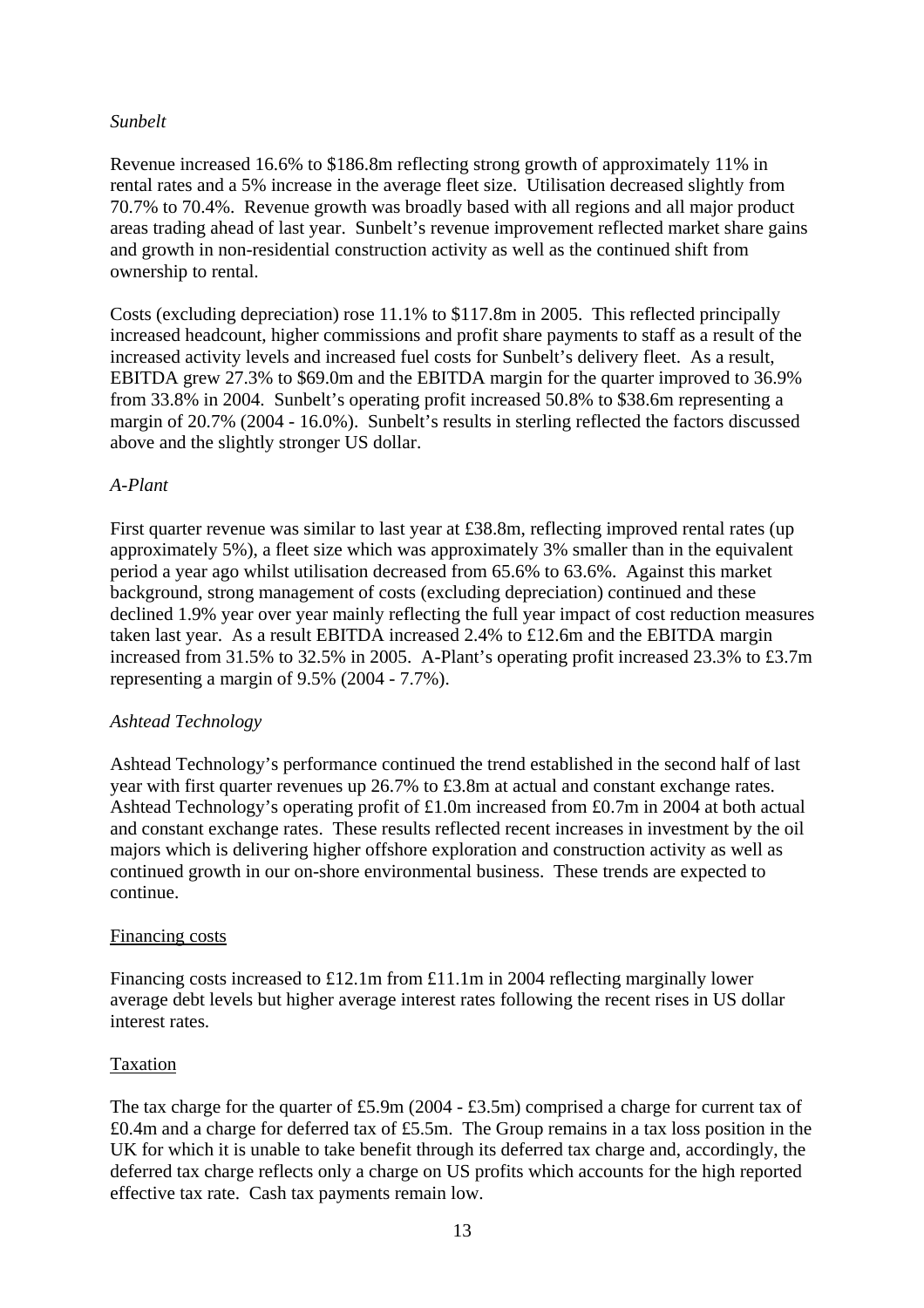#### Profit before taxation

The profit before taxation for the first quarter was £12.3m compared with £4.9m in 2004. After taxation, there was a profit for the quarter of £6.4m compared to £1.4m in 2004.

#### **Balance sheet**

#### Tangible fixed assets

|                      | 2005         | Rental       |              |              |
|----------------------|--------------|--------------|--------------|--------------|
|                      |              |              |              |              |
| Net book value       | equipment    | Total        | equipment    | Total        |
|                      | $\pounds$ m  | $\pounds$ m  | $\pounds$ m  | $\pounds$ m  |
| At 1 May             | 452.9        | 537.1        | 469.7        | 554.9        |
| Exchange difference  | 25.8         | 29.4         | (7.9)        | (8.7)        |
| <b>Additions</b>     | 55.4         | 61.5         | 30.3         | 34.4         |
| Acquisitions         | 2.0          | 2.0          |              |              |
| Assets held for sale | (9.1)        | (9.5)        |              |              |
| Disposals            | (8.1)        | (8.7)        | (5.6)        | (6.0)        |
| Depreciation         | (22.7)       | (26.7)       | (21.8)       | (25.7)       |
| At 31 July           | <u>496.2</u> | <u>585.1</u> | <u>464.7</u> | <u>548.9</u> |

Capital expenditure in the first quarter was £61.5m of which £55.4m was on the rental fleet (2004 - £34.4m in total). Expenditure on rental equipment was 90.1% of total capital expenditure. Capital expenditure by division was as follows:

|                           | Growth      | 2005<br>Maintenance | Total       | 2004<br>Total |
|---------------------------|-------------|---------------------|-------------|---------------|
| Sunbelt in \$m            | <u>27.6</u> | 37.2                | 64.8        | 29.8          |
| Sunbelt in £m             | 15.7        | 21.1                | 36.8        | 16.4          |
| A-Plant                   | 11.1        | 5.8                 | 16.9        | 12.5          |
| <b>Ashtead Technology</b> | <u>1.4</u>  | 0.3                 | 1.7         | 1.4           |
| Total rental equipment    | 28.2        | 27.2                | 55.4        | 30.3          |
| Other fixed assets        |             |                     | <u>6.1</u>  | <u>4.1</u>    |
| Total additions           |             |                     | <u>61.5</u> | <u>34.4</u>   |

With the improvement in market conditions in the US, the Group spent £28.2m of its rental equipment capital expenditure on growth with £27.2m spent on replacing existing fleet. The growth proportion is estimated on the basis of the assumption that maintenance capital expenditure in any period is equal to the original cost of equipment sold in that period.

The average age of the Group's serialised rental equipment, which constitutes the substantial majority of our fleet, at 31 July 2005 was 43 months (2004 - 46 months) on a net book value basis. At 31 July, Sunbelt's fleet had an average age of 44 months (2004 - 48 months) comprising 60 months for aerial work platforms which have a longer life and 28 months for the remainder of its fleet. At the same date A-Plant's fleet had an average age of 42 months (2004 - 42 months).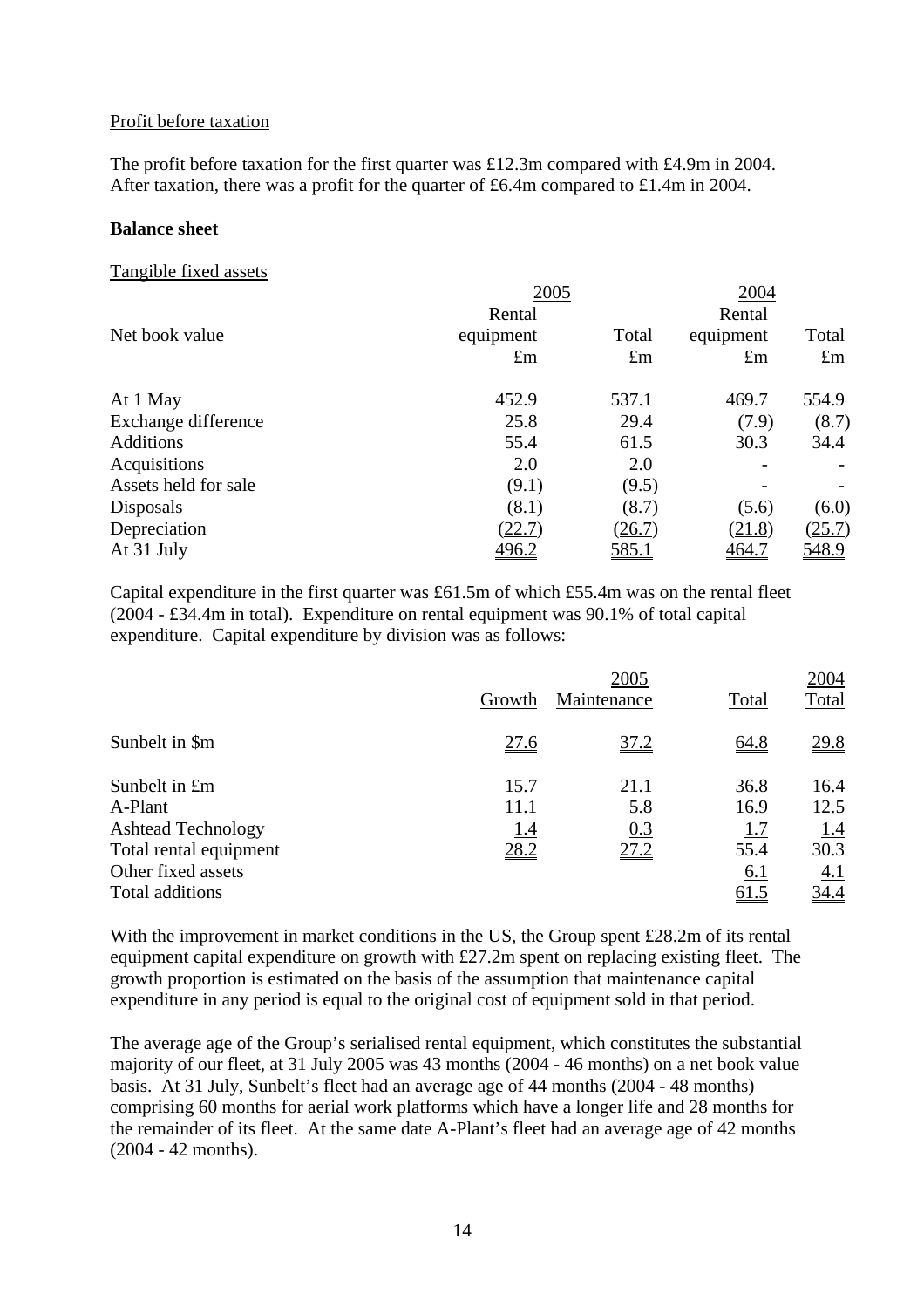Reflecting the recent strengthening of the dollar which raises the sterling value of Sunbelt's capital expenditure, we now expect that gross capital expenditure for the current financial year will be in the region of £180m.

#### Trade debtors

Debtor days improved to 51 days (2004 - 54 days). The bad debt charge as a percentage of total turnover was 0.7% in 2005 compared with 1.2% in 2004.

#### Trade and other creditors

Group creditor days were 67 days in 2005 (2004 - 65 days). Capital expenditure related payables at 31 July 2005 totalled £44.8m (2004 - £25.0m). Payment periods for purchases other than rental equipment vary between 30 and 60 days and for rental equipment between 60 and 90 days.

### **Cash flow and net debt**

Free cash flow in the three months ended 31 July 2005 (which is defined as our net cash inflow from operations less net maintenance capital expenditure, financing costs paid and tax paid) is summarised below:

|                                                        | Three months to 31 July |             |
|--------------------------------------------------------|-------------------------|-------------|
|                                                        | 2005                    | 2004        |
|                                                        | $\pounds$ m             | $\pounds$ m |
| <b>EBITDA</b> before non-recurring items               | <u>51.1</u>             | <u>41.7</u> |
| Cash inflow from operations before non-recurring items | 38.3                    | 32.7        |
| Cash efficiency ratio*                                 | 75.0%                   | 78.4%       |
| Maintenance capital expenditure                        | (38.1)                  | (24.5)      |
| Proceeds from sale of used rental equipment            | 10.8                    | 7.1         |
| Tax paid                                               | (0.1)                   | (0.3)       |
| Free cash flow before interest                         | 10.9                    | 15.0        |
| Financing costs paid                                   | (11.2)                  | (2.4)       |
| Free cash flow after interest                          | (0.3)                   | 12.6        |
| Growth capital expenditure                             | (13.7)                  | (2.8)       |
| Acquisitions and disposals                             | (2.0)                   |             |
| Issue of ordinary share capital                        | 0.3                     |             |
| Non recurring refinancing costs paid                   |                         | (3.7)       |
| (Increase)/reduction in total debt                     |                         | <u>6.1</u>  |

\* Cash inflow from operations before non-recurring items as a percentage of EBITDA before non-recurring items.

Cash inflow from operations increased 17.1% to £38.3m and the cash efficiency ratio was 75.0% (2004 - 78.4%) reflecting seasonal increases in working capital. After net maintenance capital expenditure of £27.3m (2004 - £17.4m) and tax, free cash flow before interest was  $£10.9m (2004 - £15.0m)$ . Financing costs paid this year were broadly in line with the accounting charge. Last year's financing costs of £2.4m were exceptionally low compared to last year's £11.1m accounting charge and reflected an unusual timing of interest payments. Consequently, after interest, there was a free cash outflow of £0.3m (2004 - inflow of £12.6m).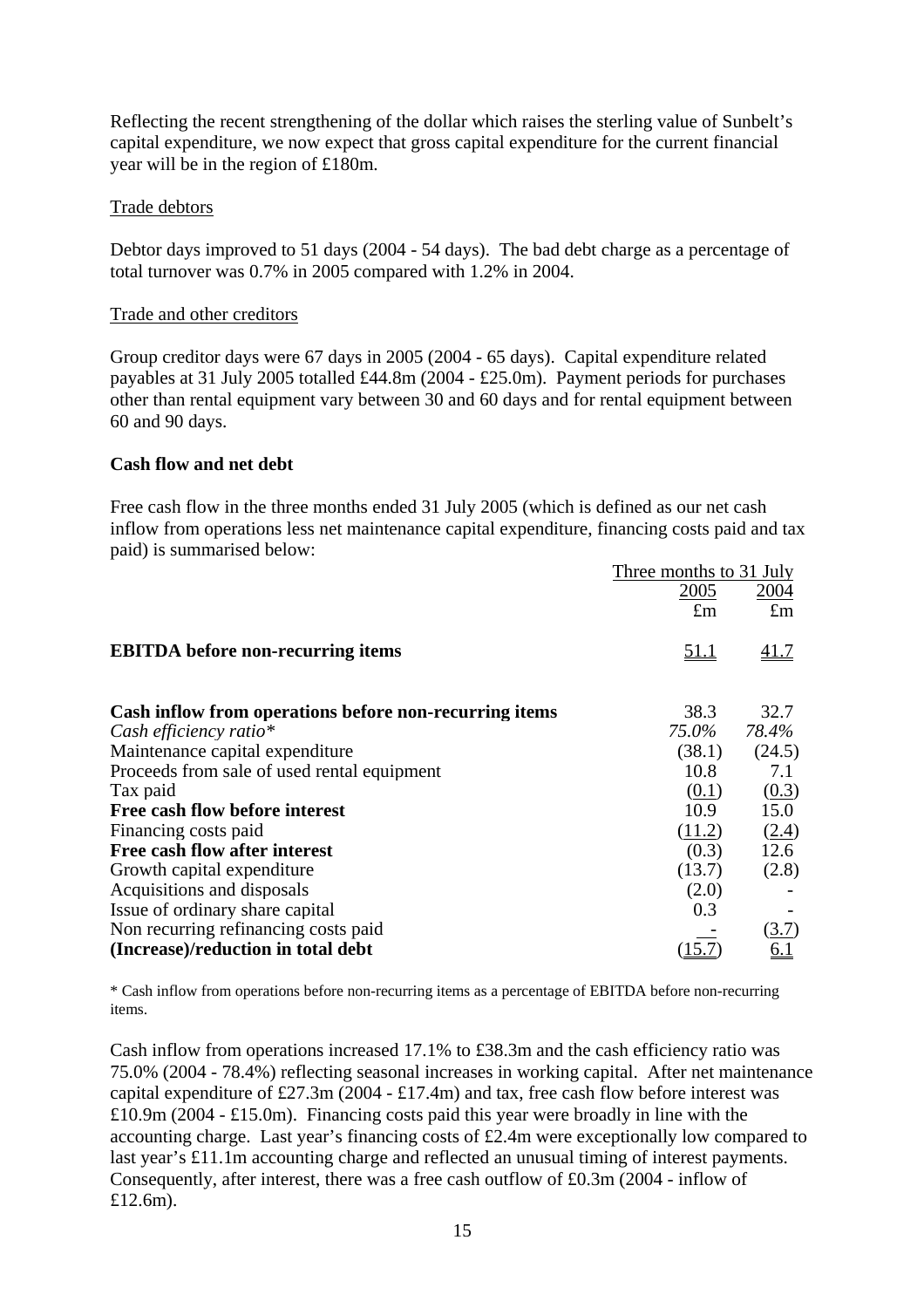Including payments of £13.7m in respect of growth capital expenditure and £2.0m in respect of acquisitions there was a net draw under our bank facilities in the quarter of £15.7m. Because this outflow resulted principally from investment in rental equipment, there was a corresponding increase in the borrowing base under our asset based facilities so that, despite the cash outflow, availability under the asset based debt facility increased from \$156.7m at 30 April 2005 to \$175.4m at 31 July 2005.

#### Net debt

|                                                            | 31 July        |             |             |  |
|------------------------------------------------------------|----------------|-------------|-------------|--|
|                                                            | Pro forma 2005 | 2005        | 2004        |  |
|                                                            |                | $\pounds$ m | $\pounds$ m |  |
| First priority senior secured bank debt                    | 223.4          | 249.8       | 217.8       |  |
| Finance lease obligations                                  | 32.5           | 32.5        | 29.7        |  |
| 12% second priority senior secured notes, due 2014         | 75.3           | 115.9       | 115.6       |  |
| New 8.625% second priority senior secured notes, due 2015  | 137.0          |             |             |  |
| Non-recourse finance received under debtors securitisation |                |             | 55.1        |  |
| 5.25% unsecured convertible loan note, due 2008            |                | 121.5       | 117.6       |  |
|                                                            | 468.2          | 519.7       | 535.8       |  |
| Cash at bank and in hand                                   | (1.2)          | (1.2)       | (11.6)      |  |
| Total net debt                                             |                | 518.5       | 524.2       |  |

At 31 July 2005 total net debt was £518.5m (31 July 2004 - £524.2m and 30 April 2005 - £482.3m). Measured at constant (31 July 2005) exchange rates, the decrease in total net debt since 31 July last year was £14.1m whilst debt has increased £21.5m in the three months since year end.

# Capital reorganisation

The capital reorganisation closed shortly after the quarter end on 3 August and is therefore not reflected in the July balance sheet or in the net debt levels discussed above. In the capital reorganisation the Group raised approximately £70m from the equity placing and open offer as well as \$250m of new second lien 8.625% senior secured notes due 2015. The proceeds of the placing and the debt issue were applied to redeem early, at an approximate 11% discount, the £134m convertible loan note and to redeem £42m of the 12% second priority senior secured loan notes due 2014. After payment of transaction costs, the remaining £26.5m of funds raised were applied to reduce outstandings under our asset based debt facility.

On a pro forma basis, net debt at 31 July adjusted for the effects of the subsequent closing of the capital reorganisation is £467.0m and the ratio of net debt to trailing twelve months EBITDA is 2.6 times. This compares with a peak ratio of over 4 times at April 2003. Pro forma availability under the asset based facility at 31 July was over £125m (\$220m).

Completion of the capital reorganisation means that the Group's debt facilities are now committed for a weighted average period of approximately 6.5 years and carry a weighted average interest rate of approximately 7.5%. Following the recent strong share price growth and the £70m equity offering, debt now funds just under half the Group's enterprise value.